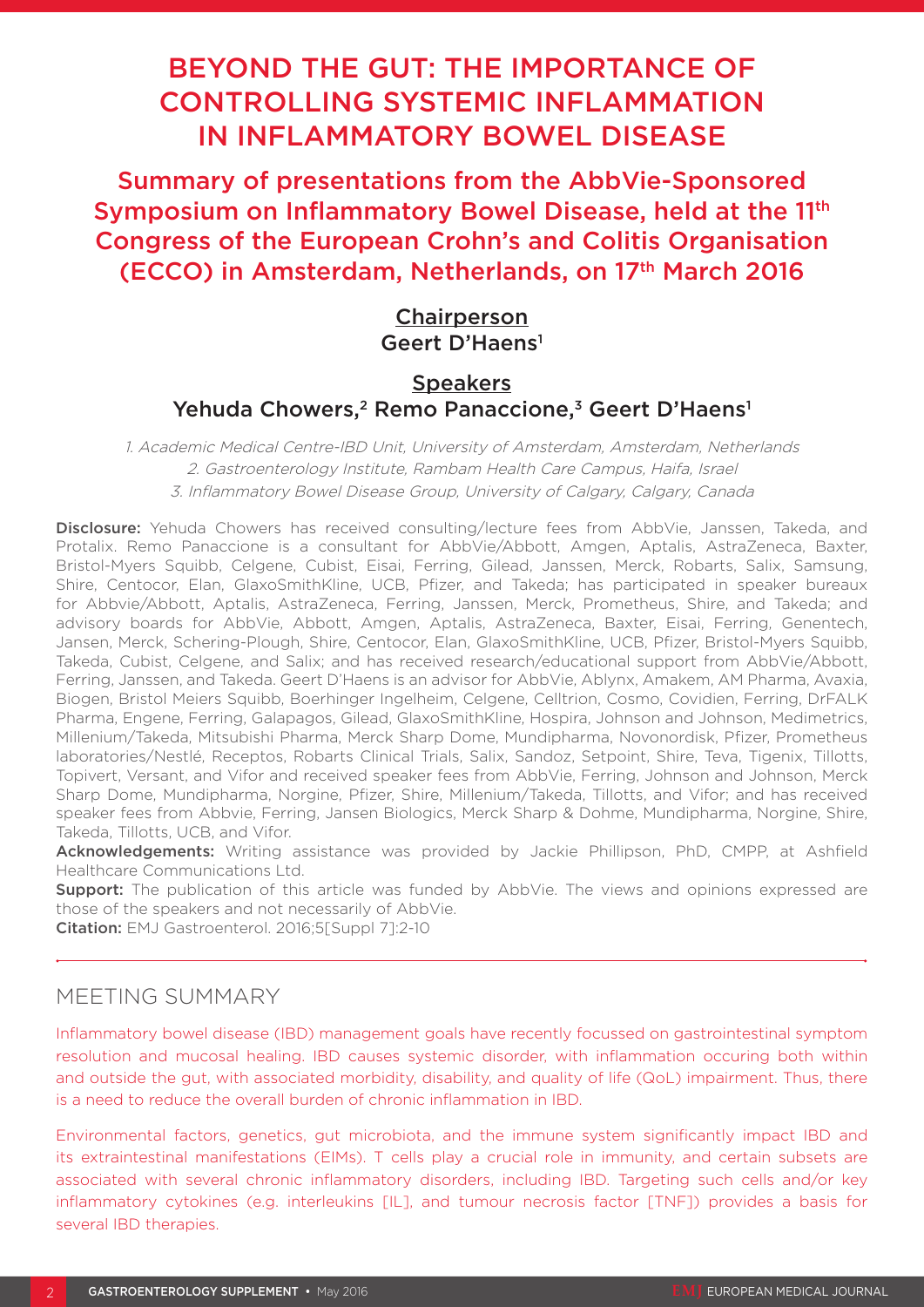Systemic inflammation in IBD can involve the development of fistulae and/or EIMs. Common EIMs include musculoskeletal pain, dermatological and ocular lesions, and primary sclerosing cholangitis (PSC). Early diagnosis of fistulae and EIMs should help guide IBD therapy and reduce overall morbidity. Many EIM treatment options are currently available with varying degrees of efficacy e.g. sulfasalazine, COX-2 inhibitors, certain antibiotics, immunomodulators, anti-TNFs, corticosteroids, and ursodeoxycholic acid. However, fistulae and most EIMs respond well to anti-TNFs, such as adalimumab and infliximab.

Prognostic markers aid disease treatment. C-reactive protein (CRP) is a valuable marker of systemic inflammation in IBD (particularly Crohn's disease [CD]). Current anti-TNF agents (e.g. adalimumab) markedly reduce CRP levels in IBD and have a significant effect on IBD and various EIMs. Numerous novel agents for IBD are under development; examples include Janus kinase (JAK) inhibitors, IL inhibitors, SMAD-7 blockers, sphingosine 1-phosphate receptor 1 (S1P1) inhibitors, and anti-adhesion molecules.

## Examining the Inflammatory Burden of Inflammatory Bowel Disease

#### Professor Yehuda Chowers

### THE IMMUNE SYSTEM AND INFLAMMATORY BOWEL DISEASE

IBD is a complex, heterogeneous disease with a multifactorial pathogenesis.<sup>1</sup> Environmental factors, genetics, gut microbiota, and the immune system all impact this disease.<sup>1</sup> Several immune cell types secrete soluble cytokines and chemokines, which act on intestinal epithelial cells and can markedly affect the inflammatory process.<sup>1</sup> The immune system is complex and the maturation of T cells includes many positive and negative feedback loops involving numerous cytokines such as IL, interferon, and TNF.

T cells have a crucial role within the immune system. Typically, various CD4<sup>+</sup> T cells are induced under distinct conditions and undergo reinforcement of their role. However, there is plasticity within T cell subsets. Certain CD4<sup>+</sup> subsets can also be destabilised under certain conditions, for example, during a simple viral infection.2 This process of reinforcement and destabilisation of T cell subsets leads to a mixed cell population. This T cell plasticity can impact IBD treatment. For example, a trial found that in moderate-to-severe CD, placebo resulted in a better response than the anti-IL-17A monoclonal antibody, secukinumab.3 Compared with placebo, unfavourable responses to secukinumab occurred in patients with elevated inflammatory markers (CRP ≥10 mg/dL or faecal calprotectin [FCP] ≥200 ng/mL, p=0.054), whereas no differences between treatments were seen in patients with non-inflammatory disease ( $p=0.81$ ).<sup>3</sup>

This was a seemingly contradictory finding given that T helper  $(T_h)$ 17 cells are associated with several chronic inflammatory disorders, including IBD. However, in intestinal mucosal samples from patients with inflamed CD, the proportion of IL-17-Foxp3<sup>+</sup> regulatory cells was significantly higher when compared with samples from patients with slightly or non-inflamed CD, and healthy controls.<sup>4</sup> Thus, although IL-17 is overexpressed in inflamed CD, poor outcomes resulted from the elimination of  $T_{1}17$ regulatory cells.

#### Extraintestinal Manifestations

IBD is a heterogeneous disease and it's clinical manifestation can be characterised by numerous EIMs. Through protein-protein mapping, IBD and several EIMs have been linked, including colorectal carcinoma, ankylosing spondylitis, bone mineral density, PSC, gallstones, deep venous thrombosis, and kidney stones.<sup>5</sup>

Arthritis is a common EIM; it occurs in ∼30% of IBD patients and includes peripheral and axial types.<sup>6</sup> Several studies have identified T cell markers in arthritic and intestinal tissues.<sup>7-9</sup> For example, in a patient with spondyloarthropathy (SpA), certain T cell clones were found to be similar in samples from inflamed intestinal mucosa and inflamed synovium.7 Evidence of possible crosstalk between the synovium and the intestine is provided by a study in patients with SpA. Increased expression of leukocyte adhesion molecules (e.g. CD11a) were seen in gut samples from such patients versus controls.<sup>8</sup> In addition, TNF-alpha is also a common mediator in both IBD and joint inflammation.<sup>9</sup>

Psoriasis is another EIM associated with IBD. An analysis of several genome-wide association studies identified seven shared susceptibility loci between CD and psoriasis.<sup>10</sup> Environmental factors also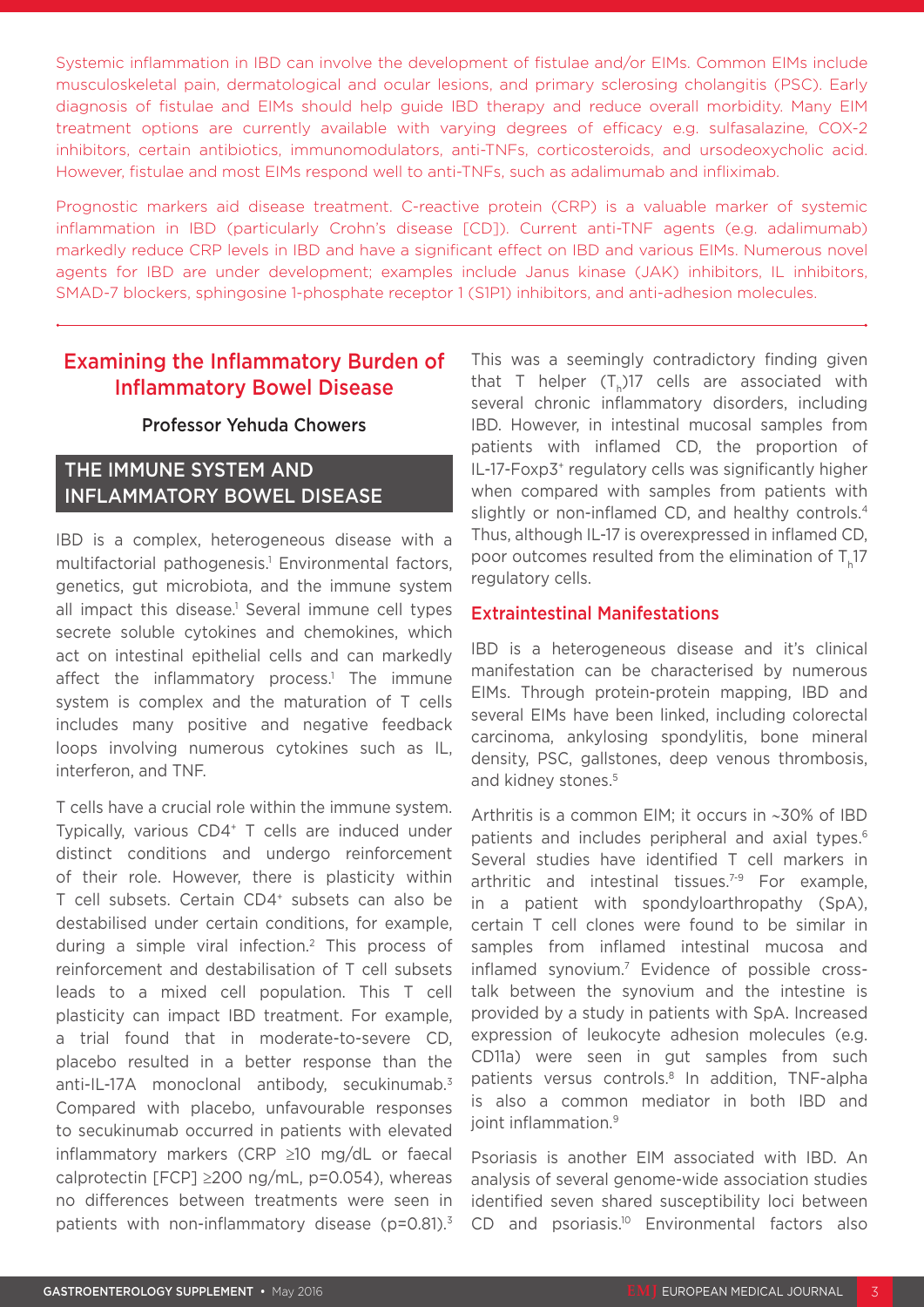impact psoriasis, such as bacteria and smoking (which is also a risk factor for CD).

#### Perianal Disease

IBD can also result in perianal fistulising disease, a severe complication. A long-term evaluation of CD patients demonstrated that 50% had any fistula and 26% had perianal fistulae when assessed 20 years after diagnosis.<sup>11</sup> Recently, a study evaluated the mechanism of formation of CD-associated perianal fistulae;12 expression of two genes, *ETS-1* and β*6-integrin*, was associated with fistula formation. TNF and muramyl dipeptide (a bacterial wall component) induced expression of these genes resulting in epithelial-to-mesenchymal transition of gut cells (Figure 1).<sup>12</sup> Another study showed accumulation of T.1, T.17, and T.17/T.1 cells in tissue samples from the perianal fistulae of CD patients.<sup>13</sup>

Overall, common genes, inflammatory pathways, and environmental factors may be involved in EIMs, related immune-mediated diseases, and perianal disease. However, tissue-specific factors may dominate the final pathophysiology and clinical manifestation.

### Effective Management of Extraintestinal Manifestations and Fistulae

#### Professor Remo Panaccione

### OVERVIEW OF EXTRAINTESTINAL MANIFESTATIONS

EIMs are systemic and occur in severe forms of IBD.14 They significantly impact QoL, and can be more debilitating than the IBD itself. The latter is particularly relevant when EIMs evolve independently of IBD with resistance to IBD treatments. In IBD patients with EIMs, these EIMs can be present in 25% of patients before IBD diagnosis.15 The development of various EIM types at different times of the IBD course will impact treatment decisions. Thus, early recognition of EIMs should help guide therapy decisions, thereby reducing overall morbidity in affected patients.

IBD-associated EIMs include many conditions occurring within the following areas: musculoskeletal, skin and mucous membranes, ocular, bronchopulmonary, cardiac, endocrine and metabolic, haematological, renal and genitourinary, hepato-pancreato-biliary, and neurological.<sup>14,16</sup> Thus,

clinicians need to consider the whole spectrum of EIMs when considering IBD therapies. Several EIMs are common in IBD, i.e. musculoskeletal pain (9–53% of IBD patients), dermatological EIMs (2–34% of patients) and ocular lesions (0.3–5% of patients).<sup>14</sup> Ocular lesions need to be differentiated.<sup>17</sup> The most common ocular EIM is episcleritis; it has mild symptoms and a close association with IBD and disease flare-ups. Scleritis and uveitis are more serious conditions, however they are less common in IBD, and are therefore often overlooked in IBD. Importantly, uveitis requires emergency treatment, however as uveitis is not associated with IBD activity, its treatment is often delayed. It is important to involve an ophthalmologist in the management of ocular EIMs, as these could result in vision loss. One of the most serious EIMs in IBD is PSC, which is a chronic, progressive disorder. As the course of PSC has no relationship to active IBD, its management is particularly challenging.14

#### Treatment of Extraintestinal Manifestations

Several questions need to be considered when evaluating treatment options for EIMs in IBD. Firstly, is the EIM associated with active bowel disease? If so, treating the IBD may heal the EIM. However, if the EIM is not responding then adaptation of the gut therapy may help the EIM. Secondly, does the EIM need specific treatment, and if so, does this treatment actually alter the EIM course or just treat the symptoms?

Many treatment options are available for EIMs. For example, sulfasalazine and COX-2 inhibitors (for arthropathies); cyclosporine or an immunomodulator (for dermatological EIMs); topical and systemic corticosteroids (for ocular lesions); and endoscopic retrograde cholangiopancreatography or ursodeoxycholic acid (for PSC).<sup>18</sup> However, the majority of EIMs, regardless of their relationship with the underlying IBD, will also respond to anti-TNFs such as adalimumab and infliximab (Table 1).<sup>19-27</sup>

A pooled analysis of 10 open-label or double-blind adalimumab studies in patients with moderateto-severe CD evaluated the impact of this anti-TNF on the resolution of EIMs.<sup>28</sup> For patients with any EIM at baseline, EIMs were resolved in 31% of placebo patients and 54% of patients receiving adalimumab at Weeks 20–26, and in 42% and 60% of placebo and adalimumab patients, respectively, at Weeks 52–54. Considering only musculoskeletal EIMs, resolution was also higher with adalimumab (53% at Weeks 20–26 and 60% at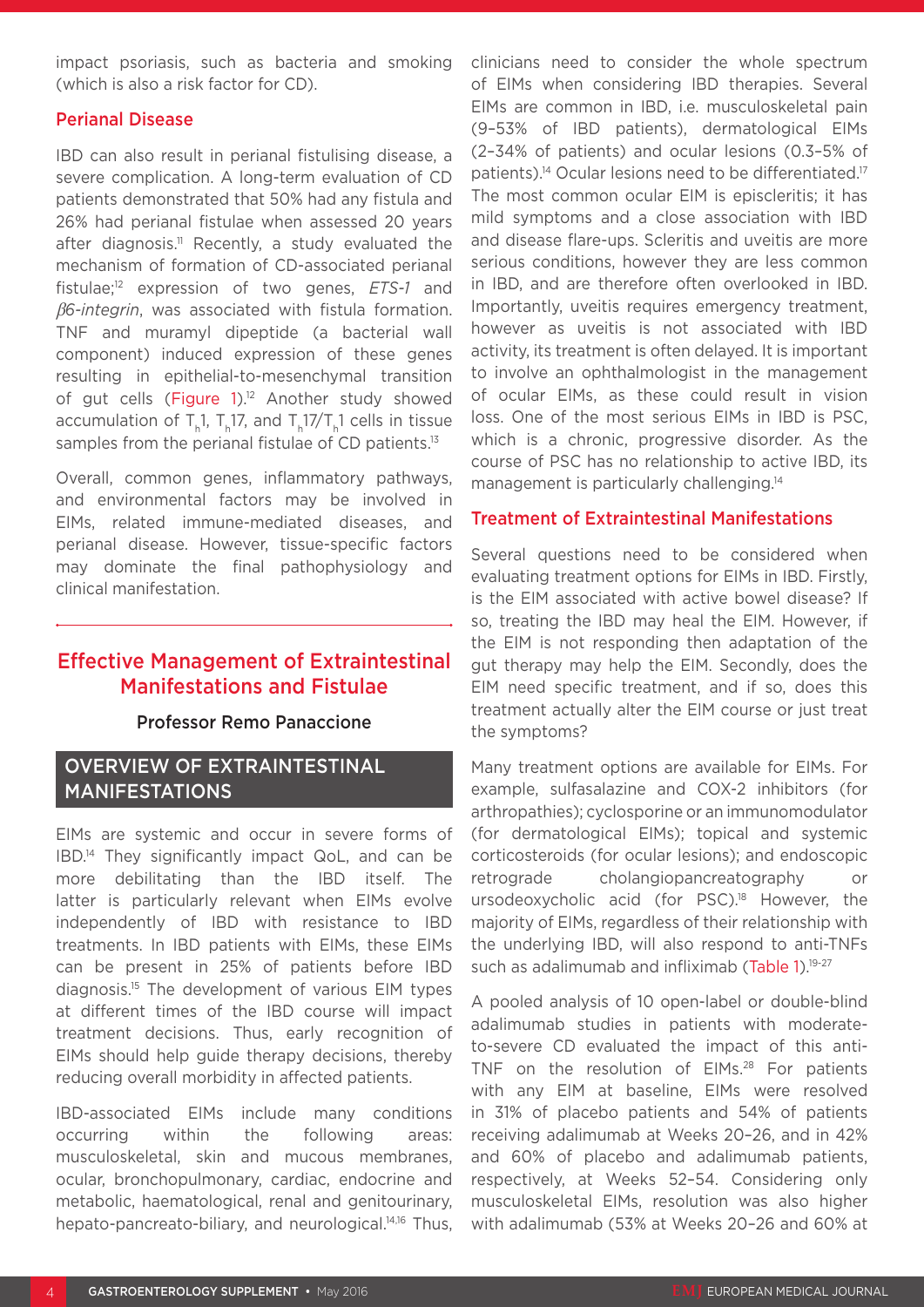Weeks 52–54) versus placebo patients (30% and 42%, respectively). For any EIM, the median timeto-resolution was 43 days with adalimumab (95% confidence interval [CI]: 45–57) versus 155 days with placebo (95% CI: 57–225) (p<0.001). For musculoskeletal EIMs, the median timeto-resolution was 43 days with adalimumab (95% CI: 32–57) versus 155 days with placebo (95% CI: 57–244) (p<0.001).28

#### Focus on Fistulae

Unfortunately, many CD patients will develop perianal disease:29-31 25–80%, dependent on the definition used. This is a complex disease, and as many as 9–17% of patients with perianal disease will undergo proctocolectomy. Patients with perianal fistulising disease have a poor prognosis, and many clinicians would see this as a need to use anti-TNF-α therapy.

Three factors are key to fistula(e) treatment: correct and proper diagnosis, management of the underlying disease, and specific management of the fistula(e). In a landmark study, a combination of techniques was identified as the best approach to characterising perianal fistulae. In patients with this condition, magnetic resonance imaging, ultrasound examination, and examination under anaesthesia were found to be 87%, 91%, and 91% accurate for diagnosis, respectively; combining any two of these techniques was 100% accurate.<sup>32</sup>

The goals of treatment for fistulising CD are drainage of sepsis, reducing frequency of abscess formation, sphincter preservation, reducing drainage symptoms, and improving QoL.<sup>33</sup> While it is possible to reduce or eliminate the symptoms of fistulising CD, imaging will usually reveal that the condition is still present. These treatment goals are best achieved using a multidisciplinary team approach. Such a team would consist of a radiologist (for diagnosis, surgical 'road map', and response monitoring), a gastroenterologist (to understand the disease course, know when to recommend surgery, or when to use a biological agent), and a surgeon (for draining and diversions, as appropriate). Treatment algorithms will vary between institutions. The algorithm used by the University of Calgary involves diagnosis of perianal fistula(e) and subsequent characterisation into simple or complex disease. Simple disease is treated with an antibiotic, and in the event of no response either a fistulotomy or a seton with antibiotics. If the latter fails, most patients receive anti-TNF agents. Complex disease is further characterised anatomically, which guides surgical or medical therapy, following which patients are treated with an anti-TNF agent (supplemented with other agents, if required) and an antibiotic.



#### Figure 1: Key role of tumour necrosis factor in fistula formation.

MDP: muramyl dipeptide; TNF: tumour necrosis factor; TGF: transforming growth factor; EMT: epithelial– mesenchymal transition; IL: interleukin; IEC: intestinal epithelial cells. *Adapted from Frei et al.12*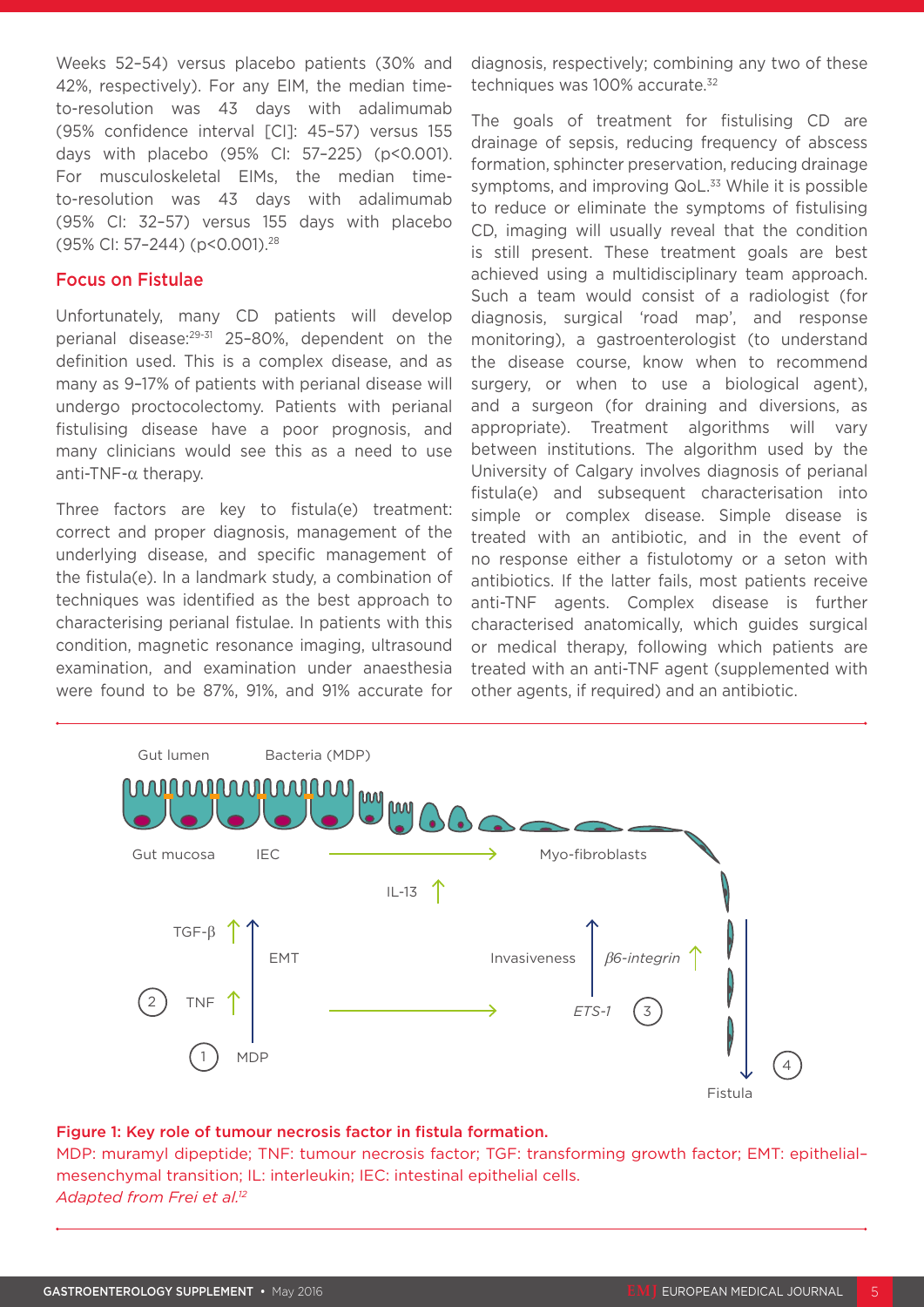#### Table 1: Anti-tumour necrosis factor successfully treats many of the common extraintestinal manifestations of inflammatory bowel disease.

| <b>EIM</b>                        | Prevalence in<br><b>IBD</b> patients | Parallel course<br>of IBD | <b>Anti-TNF treatment</b><br>response                                                         | Anti-TNF agent                                        |
|-----------------------------------|--------------------------------------|---------------------------|-----------------------------------------------------------------------------------------------|-------------------------------------------------------|
| Musculoskeletal                   |                                      |                           |                                                                                               |                                                       |
| Ankylosing<br>spondylitis         | $3 - 10\%$ <sup>19</sup>             | Not necessarily           | Yes                                                                                           | Infliximab; <sup>20</sup> adalimumab <sup>31</sup>    |
| Peripheral arthritis              | $10 - 20\%$ <sup>19</sup>            | Yes                       | Yes                                                                                           | Infliximab; <sup>22,23</sup> adalimumab <sup>21</sup> |
| Sacroiliitis                      | 20-25% <sup>19</sup>                 | Not necessarily           | Yes                                                                                           | Adalimumab <sup>21</sup>                              |
| Dermatological                    |                                      |                           |                                                                                               |                                                       |
| Erythema nodosum                  | $3 - 20%$                            | Yes                       | Yes                                                                                           | Adalimumab <sup>21</sup>                              |
| Pyoderma<br>gangrenosum           | $0.5 - 20%$                          | <b>No</b>                 | Yes                                                                                           | Infliximab <sup>24</sup>                              |
| Ocular                            |                                      |                           |                                                                                               |                                                       |
| <b>Uveitis</b>                    | 6%                                   | <b>No</b>                 | Yes                                                                                           | Adalimumab; <sup>25</sup> infliximab <sup>26</sup>    |
| Episcleritis                      | $2 - 6%$                             | Yes                       | Yes                                                                                           | Infliximab $26$                                       |
| <b>Hepatobiliary disease</b>      |                                      |                           |                                                                                               |                                                       |
| Primary sclerosing<br>cholangitis | $7.5 - 18%$                          | <b>No</b>                 | No, but no worsening of<br>condition in IBD patients<br>treated with adalimumab <sup>27</sup> |                                                       |

EIM: extraintestinal manifestation; IBD: inflammatory bowel disease; TNF: tumour necrosis factor.

Agents available for the medical treatment of mucosal disease in CD perianal fistulae include:33-35 5-aminosalicylic acids and corticosteroids (poor activity); antibiotics, calcineurin inhibitors, thiopurines (short-term efficacy with little/no longterm feasibility), and anti-TNF agents (excellent short-term efficacy and long-term feasibility). In the ACCENT 2 study, patients who responded to infliximab by Week 14 were randomised to receive either placebo or infliximab.<sup>36</sup> At Week 54, a fistula response was seen in 23% and 46% (p=0.001) of patients, respectively, and a complete fistula response occurred in 19% and 36% (p=0.009) of patients, respectively.<sup>36</sup> In the CHARM study, a subset of CD patients with fistulae initially received adalimumab (one of two regimens) for 4 weeks. $37$ These patients were then randomised to either placebo or adalimumab for a 56-week extension. From Week 16 onwards, significantly more patients (31–33%) on adalimumab had complete fistula healing over time versus those on placebo (13–15%) (p<0.05).37 In CHARM, rates of fistula healing (>30% of patients) were maintained with adalimumab treatment for up to 4 years. $38$  Most patients (54%) with fistula remission at 1 year maintained at this endpoint 4 years.<sup>38</sup>

Patients with IBD may also experience hidradenitis suppurativa, suggestive of a shared pathogenesis. Adalimumab has been evaluated in two Phase III studies (PIONEER I and PIONEER 2) in patients with hidradenitis suppurativa. Interestingly, integrated data from the first 12 weeks of these studies showed a significant increase in the proportion of patients achieving complete elimination of draining fistulae versus placebo (33% versus 19%, p<0.001).<sup>39</sup>

## Targeting Inflammation: Benefits of Current and Emerging Inflammatory Bowel Disease Therapies

### Professor Geert D'Haens

### C-REACTIVE PROTEIN AND CURRENT BIOLOGICS IN INFLAMMATORY BOWEL DISEASE

CRP is produced in the liver as part of the acute phase systemic inflammatory response to various cytokines (e.g. IL-6, TNF- $\alpha$ , and IL-1- $\beta$ ).<sup>40</sup> Due to its short half-life, CRP is easy to measure. CRP is thus a valuable marker of disease activity in CD, although ulcerative colitis (UC) has a modest-to-absent CRP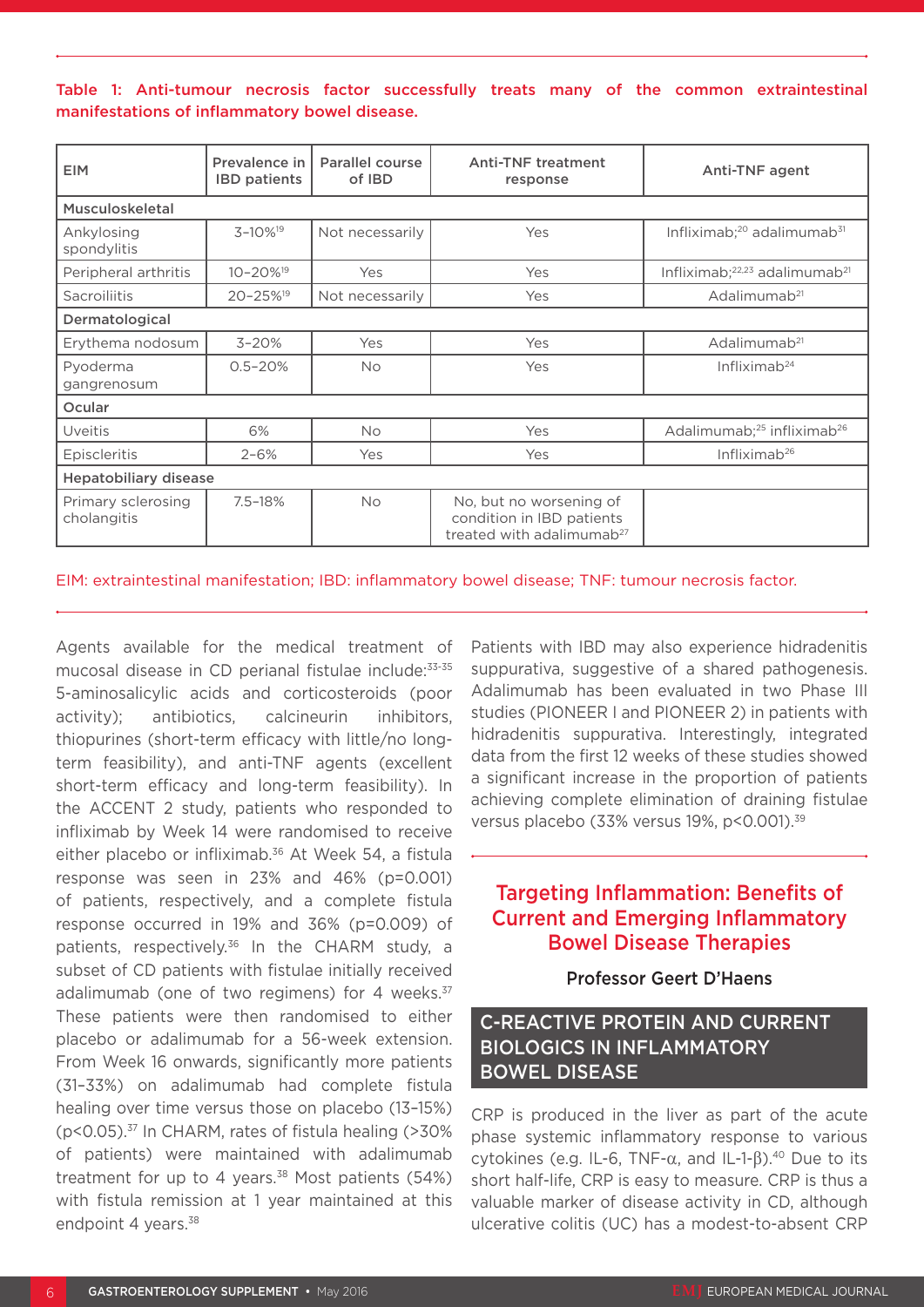response despite active inflammation.40 Serum CRP levels correlate with CD activity, and with other inflammation markers (e.g. Crohn's Disease Activity Index score, serum amyloid, IL-6, and FCP).40

Importantly, CRP is also a prognostic factor in IBD, as high CRP levels (>45 mg/L) are predictive of the need for colectomy in patients with severe, uncontrolled gut inflammation,<sup>40</sup> including those with severe UC.<sup>41</sup> In asymptomatic CD patients, those with elevated CRP levels were significantly more likely to require hospitalisation versus those with normal CRP values (p<0.01).<sup>42</sup> However, CRP is not an absolute measure of active disease, as in CD patients examined by ileocolonoscopy, 54% had active disease with elevated CRP, whereas 25% had elevated CRP levels in the absence of active CD.43 In CD patients, FCP significantly correlated with serum CRP, and endoscopic disease scores (all p<0.001).<sup>44</sup> However, this marker did not correlate with clinical symptoms (e.g. Crohn's Disease Activity Index).<sup>44</sup>

Anti-TNF agents used to treat systemic inflammation can markedly reduce CRP levels in IBD patients, as would be expected. For example, in UC patients with acute, severe disease, infliximab markedly and rapidly reduced CRP levels, whilst having no effect on calprotectin.<sup>45</sup> In the CLASSIC I and CHARM studies in CD patients, median CRP levels were significantly decreased in response to adalimumab.46,47 Adalimumab treatment for 2 years in CD patients resulted in early clinical remission in the majority of patients, with CRP normalisation as a predictive marker.<sup>48</sup> However, CRP is not necessarily a marker of response for other categories of drugs in current use. For example, the anti-integrin, vedolizumab, did not normalise CRP levels at Week 6 in CD patients; although mean CRP concentrations were significantly decreased with vedolizumab versus placebo at Week 52, the magnitude of this effect was small.<sup>49</sup> These findings are not unexpected as vedolizumab blocks lymphocyte trafficking to inflamed gut tissue rather than affecting systemic inflammation.

#### Ulcerative Colitis and Crohn's Disease Pathogenesis

UC and CD have different pathogeneses, particularly regarding inflammation. Histological evidence shows that inflammation is limited to the mucosa and submucosa in UC, whereas in CD the inflammation is deeper within the intestinal tissue in any part of the gastrointestinal tract. Thus, CD is more likely to have an impact on systemic inflammation than UC. This hypothesis is borne out by the efficacy of current biologics in these diseases. The anti-TNF agent adalimumab had a significant effect versus placebo at Week 4 on clinical remission (36% versus 12% of patients, p=0.004) and clinical response (54% versus 25% of patients, p<0.05) in the CLASSIC I trial in CD patients.46 In the CHARM trial in CD patients, the proportion of patients in remission from Week 4 to Week 56 was significantly higher in both the 40 mg adalimumab weekly and every other week groups compared with placebo (41%, 36%, 12%, respectively, at Week 56).<sup>50</sup> In contrast, compared with placebo, vedolizumab had a slight effect on clinical remission (7% versus 15% of patients, p=0.02) and no effect on clinical response (26% versus 31% of patients, p=0.23) in CD patients after 6 weeks of treatment.49 From Week 6 to Week 52, the proportion of patients in clinical remission was generally similar between vedolizumab and placebo from Weeks 6 to 52, and was significantly higher at Week 52 (39% versus 22%, p<0.001), although this increase was small.<sup>49</sup>

#### Emerging Therapies

The development of new drugs, which have more marked effects on CRP reduction than current agents, may possibly lead to new treatments for systemic inflammation. Numerous novel agents are under development for IBD.<sup>51</sup> These potential drugs are distinct in their class and mode of action. Examples include JAK inhibitors (tofacitinib), IL inhibitors (ustekinumab, an anti-IL-12/23 agent), SMAD-7 blockers (mongersen), S1P1 receptor inhibitors (ozanimod), and anti-adhesion molecules (etrolizumab). Many ongoing clinical trials with such agents are expected to report results over the next few years.

Four JAK receptors are activated by multiple cytokines thereby regulating many cellular functions, including inflammation.<sup>52</sup> The JAK inhibitors (e.g. ABT-494, baricitinib, filgotinib, VX-509 [decernotinib], and tofacitinib) potently inhibit one or more of the JAK receptors, and, due to different mechanisms, may have different effects on clinical outcomes. Tofacitinib has shown promising results in UC patients. In a Phase II trial, at Week 8 the proportions of patients with a clinical response, in clinical remission, or with endoscopic remission were significantly higher with one or more doses of tofacitinib versus placebo. There was also evidence of reduced CRP levels with tofacitinib.<sup>53</sup>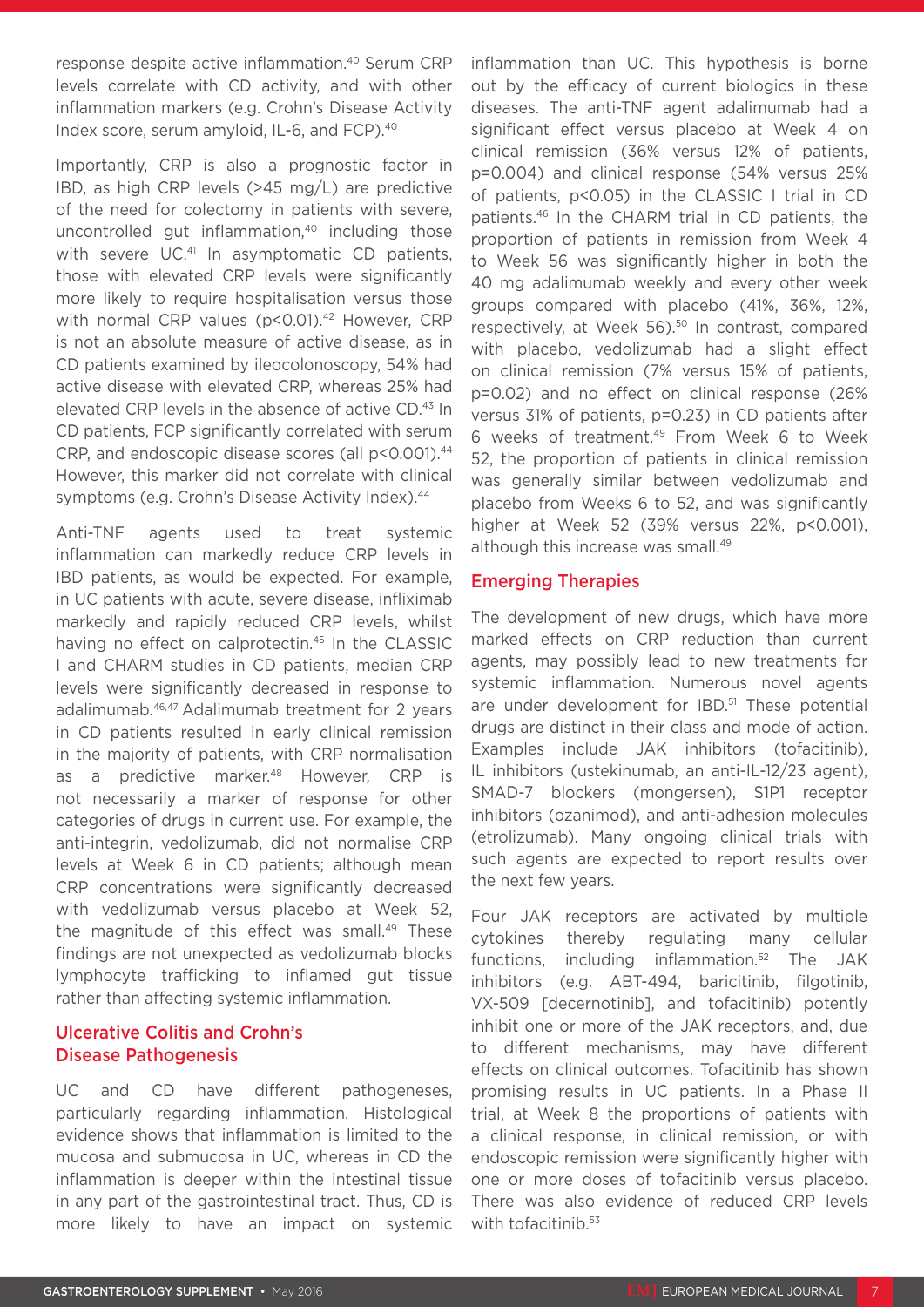



Ustekinumab, an antibody to IL-2 and IL-23, is a highly effective drug in treating psoriasis (a common EIM of IBD). This agent has shown promising results in CD patients. In the UNITI-2 study, there was a significant increase in the proportion of patients with a clinical response, and those with clinical remission in response to ustekinumab versus placebo through Week 8 (all data points were significant). $54$  Furthermore, CRP levels were also significantly reduced at all time points with ustekinumab versus placebo.<sup>54</sup> Ozanimod, the next generation oral sphingosine-1 phosphate receptor inhibitor, significantly increased the proportion of UC patients in remission at Week 8 versus placebo (16% versus 6%, p=0.0482).55

#### The Future: Personalised Medicine for Inflammatory Bowel Disease

The key to future IBD treatments is to identify which drug should be given to which patient, i.e. precision medicine (which has been achieved for some cancer therapies). However, this goal requires the identification of specific markers predictive of response to certain drugs. Some encouraging

progress has been made in this direction; for example, the presence of the high-risk allele of the single nucleotide polymorphism *rs2241880* in the *ATG16L1* gene was predictive of response to thiopurines in patients with CD.56 For UC patients, high levels of *alphaE* (α*E*) gene expression and high numbers of α*E+* cells at baseline in colonic biopsies were predictive of clinical remission after treatment with etrolizumab compared with placebo.<sup>57</sup>

The future positioning of new drugs in the treatment paradigm for IBD will depend on many factors, such as the balance between efficacy and safety, monotherapy versus combination therapy, administration route, rapidity of effect, mucosal and/or fistula healing, the availability of convenient biomarkers, and cost. Ideally, the future of IBD treatment will involve early diagnosis including work-up of many factors (e.g. phenotype, genomics, proteomics, and microbiome). These data will then feed into early precision treatment for an individual patient, which, via optimised drug pharmacokinetics, will result in full mucosal healing, and no symptoms or complications (Figure 2).

#### REFERENCES

1. De Souza H, Fiocchi C. Immunopathogenesis of IBD: current state of the art. Nat Rev Gastroenterol Hepatol. 2016;13(1):13-27.

2. Murphy KM, Stockinger B. Effector T cell plasticity: flexibility in the face of changing circumstances. Nat Immunol.

#### 2010;11(8):674-80.

3. Hueber W et al. Secukinumab, a human anti-IL-17A monoclonal antibody, for moderate to severe Crohn's disease: unexpected results of a randomised, double-blind placebo-controlled trial. Gut. 2012;61(12):1693-700.

4. Hovannisyan Z et al. Characterization of interleukin-17-producing regulatory T cells in inflamed intestinal mucosa from patients with inflammatory bowel diseases. Gastroenterology. 2011; 140(3):957-65.

5. Van Sommeren S et al. Extraintestinal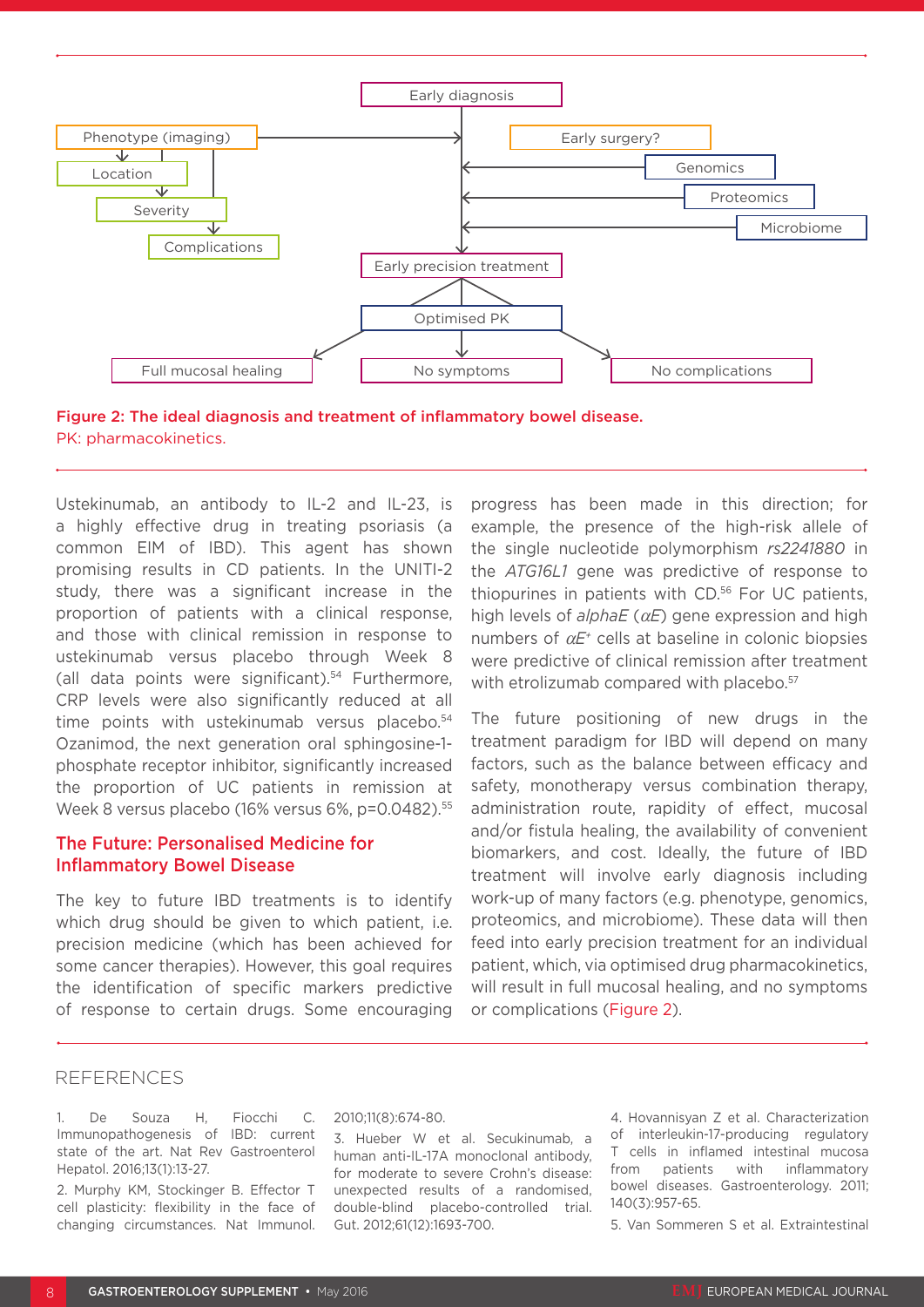manifestations and complications in inflammatory bowel disease: from shared genetics to shared biological pathways. Inflamm Bowel Dis. 2014;20(6):987-94.

6. Arvikar SL, Fisher MC. Inflammatory bowel disease associated arthropathy. Curr Rev Musculoskelet Med. 2011; 4(3):123-31.

7. May E et al. Identical T-cell expansions in the colon mucosa and the synovium of a patient with enterogenic spondyloarthropathy. Gastroenterology. 2000;119(6):1745-55.

8. Demetter P et al. Increase in lymphoid follicles and leukocyte adhesion molecules emphasizes a role for the gut in spondyloarthropathy pathogenesis. J Pathol. 2002;198(4):517-22.

9. Cosmi L et al. Th17 and non-classic Th1 cells in chronic inflammatory disorders: two sides of the same coin. Int Arch Allergy Immunol. 2014;164(3):171-7.

10. Ellinghaus D et al. Combined analysis of genome-wide association studies for Crohn disease and psoriasis identifies seven shared susceptibility loci. Am J Hum Genet. 2012;90:636-47.

11. Schwartz DA et al. The natural history of fistulizing Crohn's disease in Olmsted County, Minnesota. Gastroenterology. 2002;122(4):875-80.

12. Frei SM et al. A role for tumor necrosis factor and bacterial antigens in the pathogenesis of Crohn's diseaseassociated fistulae. Inflamm Bowel Dis. 2013;19(13):2878-87.

13. Maggi L et al. CD4+CD161+ T lymphocytes infiltrate Crohn's diseaseassociated perianal fistulas and are reduced by anti-TNF-α local therapy. Int Arch Allergy Immunol. 2013;161(1):81-6.

14. Levine J, Burakoff R. Extraintestinal manifestations of inflammatory bowel disease. Gastroenterol Hepatol. 2011; 7(4):235-41.

15. Vavricka S et al. Chronological order of appearance of extraintestinal manifestations relative to the time of IBD diagnosis in the Swiss Inflammatory Bowel Disease Cohort. Inflamm Bowel Dis. 2015;21(8):1794-800.

16. Jose FA, Heyman MB. Extraintestinal manifestations of inflammatory bowel disease. J Pediatr Gastroenterol Nutr. 2008;46(2):124-33.

17. Mintz R et al. Ocular manifestations of inflammatory bowel disease. Inflamm Bowel Dis. 2004;10(2):135-9.

18. Ott C, Schölmerich J. Extraintestinal manifestations and complications in IBD. Nature Rev Gastroenterol Hepatol. 2013;10(10):585-95.

19. Barrie A, Regueiro M. Biologic therapy in the management of extraintestinal manifestations of inflammatory bowel disease. Inflamm Bowel Dis.

2007;13(11):1424-9.

20. Generini S et al. Infliximab in spondyloarthropathy associated with Crohn's disease: an open study on the efficacy of inducing and maintaining remission of musculoskeletal and gut manifestations. Ann Rheum Dis. 2004; 63(12):1664-9.

21. Louis E et al. Adalimumab's effect on extraintestinal manifestations of Crohn's disease: results of the CARE trial. Abstract P118. European Crohn's and Colitis Organization Congress, Hamburg, Germany. 5-7 February 2009.

22. Ellman MH et al. Crohn's disease arthritis treated with infliximab: an open trial in four patients.J Clin Rheumatol. 2001;7(2):67-71.

23. Herfarth H et al. Improvement of arthritis and arthralgia after treatment with infliximab (Remicade) in a German prospective, open-label, multicenter trial in refractory Crohn's disease. Am J Gastroenterol. 2002;97(10):2688-90.

24. Regueiro M et al. Infliximab for treatment of pyoderma gangrenosum associated with inflammatory bowel disease. Am J Gastroenterol. 2003; 98(8):1821-6.

25. Rudwaleit M et al. Adalimumab effectively reduces the rate of anterior uveitis flares in patients with active ankylosing spondylitis: results of a prospective open-label study. Ann Rheum Dis. 2009;68(5):696-701.

26. Murphy CC et al. Tumor necrosis factor alpha blockade with infliximab for refractory uveitis and scleritis. Ophthalmology. 2004;111(2):352–6.

27. Panaccione R et al. Outcome of patients with Crohn's disease and primary sclerosing cholangitis in CHARM and GAIN. Abstract P205. European Crohn's and Colitis Organization Congress, Hamburg, Germany, 5-7 February 2009.

28. Louis E et al. Adalimumab treatment reduces extraintestinal manifestations in patients with moderate-to-severe Crohn's disease: a pooled analysis. Poster P496. European Crohn's and Colitis Organization Congress, Amsterdam, Netherlands, 16-19 March 2016.

29. Allan A, Keighley MR. Management of perianal Crohn's disease. World J Surg. 1988;12(2):198-202.

30. Rankin GB et al. National Cooperative Crohn's Disease Study: extraintestinal manifestations and perianal complications. Gastroenterology. 1979;77(4 pt 2):914-20.

31. Buchmann P et al. Natural history of perianal Crohn's disease. Ten year followup: a plea for conservatism. Am J Surg. 1980;140(5):642-4.

32. Schwartz DA et al. A comparison of endoscopic ultrasound, magnetic resonance imaging, and exam under

anesthesia for evaluation of Crohn's perianal fistulas. Gastroenterology. 2001; 121(5):1064-72.

33. Marzo M et al. Management of perianal fistulas in Crohn's disease: an up-to-date review. World J Gastroenterol. 2015;21(5):1394-403.

34. Schwartz DA, Maltz BE. Treatment of fistulizing inflammatory bowel disease. Gastroenterol Clin North Am. 2009;38(4):595-610.

35. Rutgeerts P. Review article: treatment of perianal fistulizing Crohn's disease. Aliment Pharmacol Ther. 2004;20 Suppl 4:106-10.

36. Sands B et al. Infliximab maintenance therapy for fistulizing Crohn's disease. N Engl J Med. 2004;350(9):876-85.

37. Colombel JF et al. Adalimumab for the treatment of fistulas in patients with Crohn's disease. Gut. 2009;58(7):940-8.

38. Panaccione R et al. Adalimumab maintains remission of Crohn's disease after up to 4 years of treatment: data from CHARM and ADHERE. Aliment Pharmacol Ther. 2013;38(10):1236-47.

39. Zouboulis C et al. Adalimumab treatment is associated with a trend toward reduced need for acute surgical intervention in patients with moderate-tosevere hidradenitis suppurative. Abstract 3270. 74<sup>th</sup> Annual Meeting, Washington DC, USA, 4-8 March 2016.

40. Vermeire S et al. C-reactive protein as a marker for inflammatory bowel disease. Inflamm Bowel Dis. 2004;10(5):661-5.

41. Travis SP et al. Predicting outcome in severe ulcerative colitis. Gut. 1996; 38(6):905-10.

42. Click B et al. Silent Crohn's disease: asymptomatic patients with elevated C-reactive protein are at risk for subsequent hospitalization. Inflamm Bowel Dis. 2015;21(10):2254-61.

43. Solem C et al. Correlation of C-reactive protein with clinical, endoscopic, histologic, and radiographic activity in inflammatory bowel disease. Inflamm Bowel Dis. 2005;11(8):707-12.

44. D'Haens G et al. Fecal calprotectin is a surrogate marker for endoscopic lesions in inflammatory bowel disease. Inflamm Bowel Dis. 2012;18(12):2218-24.

45. Brandse JF et al. Pharmacokinetic features and presence of antidrug antibodies associate with response to Infliximab Induction therapy in patients with moderate to severe ulcerative colitis. Clin Gastroenterol Hepatol. 2016; 14(2):251-8.

46. Hanauer S et al. Human anti-tumor necrosis factor monoclonal antibody (adalimumab) in Crohn's disease: the CLASSIC-I trial. Gastroenterology. 2006; 130(2):323-33.

47. Rubin DT et al. Effect of adalimumab